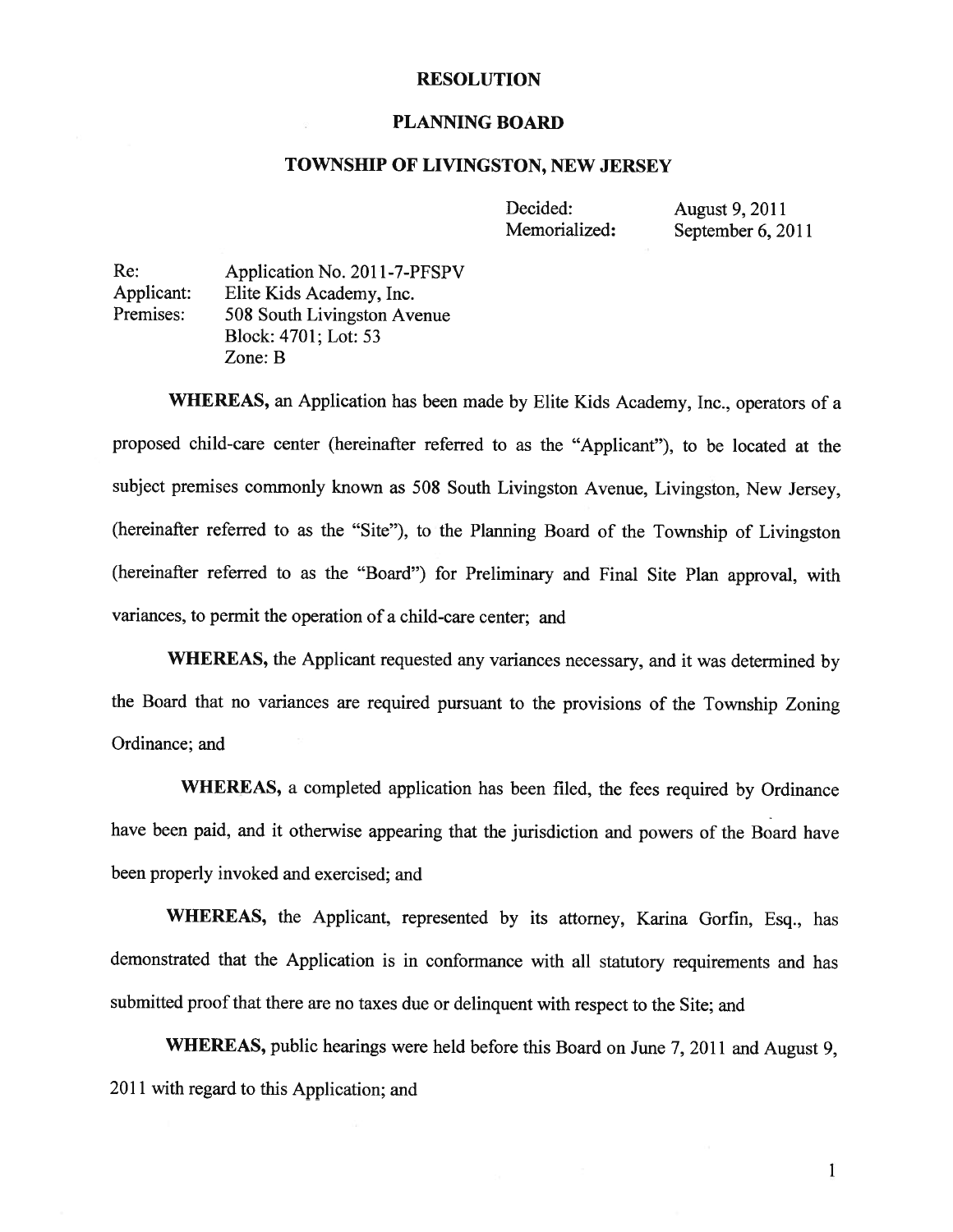WHEREAS, the Board has heard and considered the testimony of the expert witness called by the Applicant, and there being no members of the public appearing in opposition.

NOW, THEREFORE, the Board does make the following findings of fact and conclusions of law with respect to this Application:

1. The Board heard the testimony of Andrew Podberezniak, admitted as an expert in architecture. Mr. Podberezniak prepared the Plans of 2.10.11, revised through 7/20/11, for the Site. The Applicant proposes to construct an outdoor fenced <sup>p</sup>layground area to the rear of the existing building in which the child-care center will be operated. The existing surface on which the <sup>p</sup>layground will be constructed is to be excavated and replaced with <sup>a</sup> new surface that will conform with the requirements of the State Department of Human Services. Bollards will be constructed between the fence and the parking area, including an additional bollard, not shown on the Plans, which will be located in front of the gate to the <sup>p</sup>layground. All parking spaces will be re-striped and aisle widths will be maintained at <sup>a</sup> minimum of <sup>24</sup> feet. The handicap space depicted on the Plans will be revised to make it van accessible. There will be <sup>a</sup> resultant reduction of one parking space However, pursuant to §170-87.T of the Township Code, Applicant is exempt from parking space requirements based upon occupied floor square footage. Angled parking will be installed in the area directly to the southerly side of the front corner of the building so as to maintain <sup>a</sup> 24-foot aisle width. There is no loading area at present, and the Applicant does not need one. Plantings will be added in the buffer area between the <sup>p</sup>layground and the adjacent property to provide sufficient screening. Five existing lights on the building will be continued, as they provide sufficient lighting for the parking area.

2. The Applicant indicated through counsel that it would agree to the following: A: The <sup>p</sup>layground use will be limited to daylight hours and for no more than one hour per day.

B: The fence enclosure for the <sup>p</sup>layground will be 6-feet in height.

 $\overline{2}$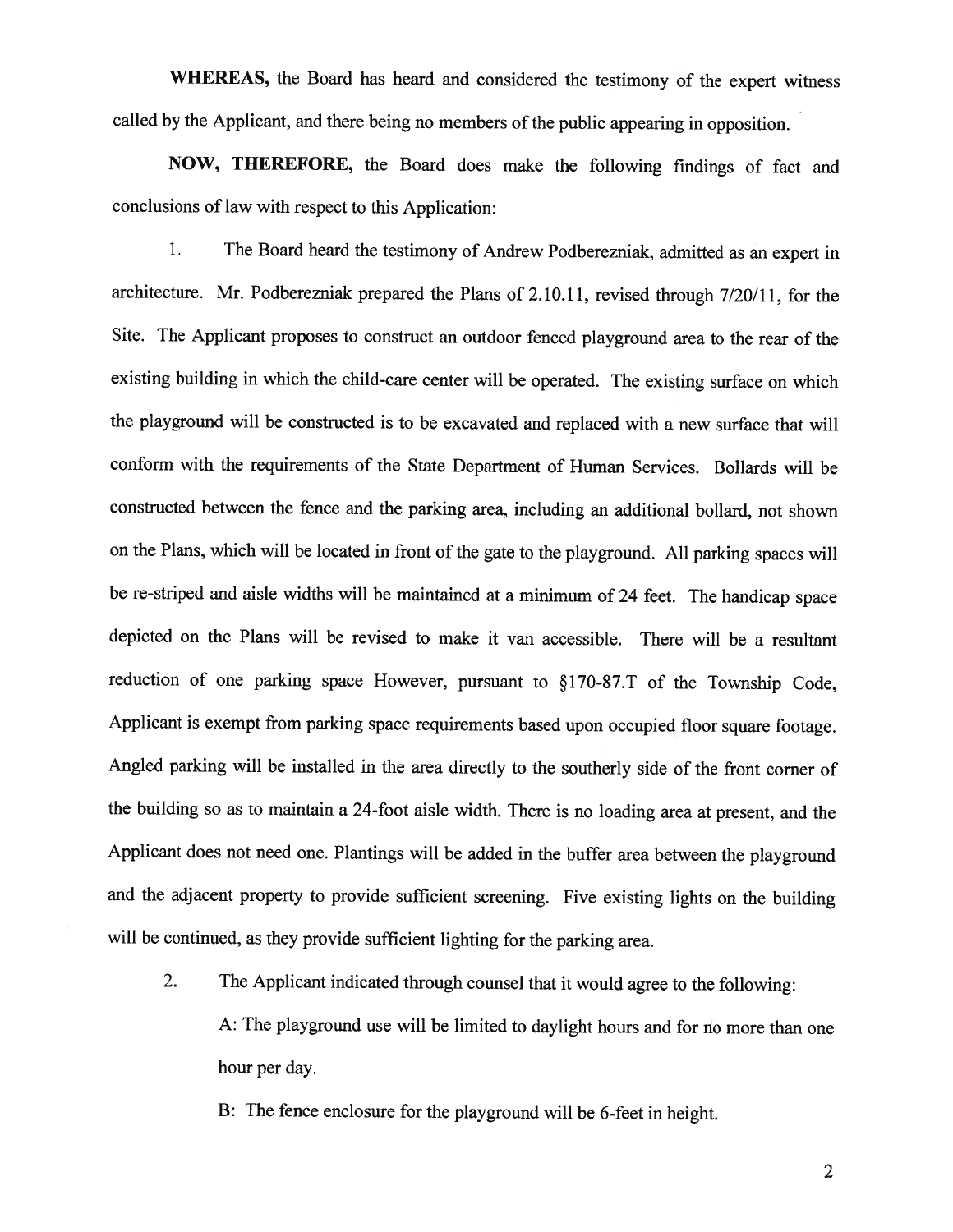C: The Applicant must obtain approval of the construction of the playground area, and <sup>a</sup> license for operation of the child-care center, from the State Department of Human Services.

D: <sup>A</sup> recycling <sup>p</sup>lan will be submitted for approva<sup>l</sup> by the Township Zoning Officer prior to the issuance of any permits.

E: Litter in the buffer area will be removed and said area will be maintained in <sup>a</sup> clean condition.

3. No members of the public appeare<sup>d</sup> in favor of or in opposition to the Application.

NOW THEREFORE, be it resolved by the Board, having reviewed the Plans submitted by the Applicant and having heard the testimony of the witness for the Applicant, the Board concludes as follows:

- 1. The Board finds that the reques<sup>t</sup> for <sup>a</sup> parking variance is not necessary since the Township Code and State Law exclude the square footage of <sup>a</sup> child-care center from calculation of required parking spaces, provided that the Applicant shall have obtained <sup>a</sup> license for operation of the child-care center from the State Department of Human Services. The absence of <sup>a</sup> designated loading area is <sup>a</sup> continuing non-conforming condition.
- 2. The Application for Preliminary and Final Site Plan approval, as amended during the course of the hearing, be and is hereby approved with the conditions set forth herein.
- 3. The approva<sup>l</sup> herein is subject to the following conditions:
	- A: The handicap parking space shall be widened to make it van accessible.
	- B: One additional bollard shall be added in front of the exterior gate to the playground.

3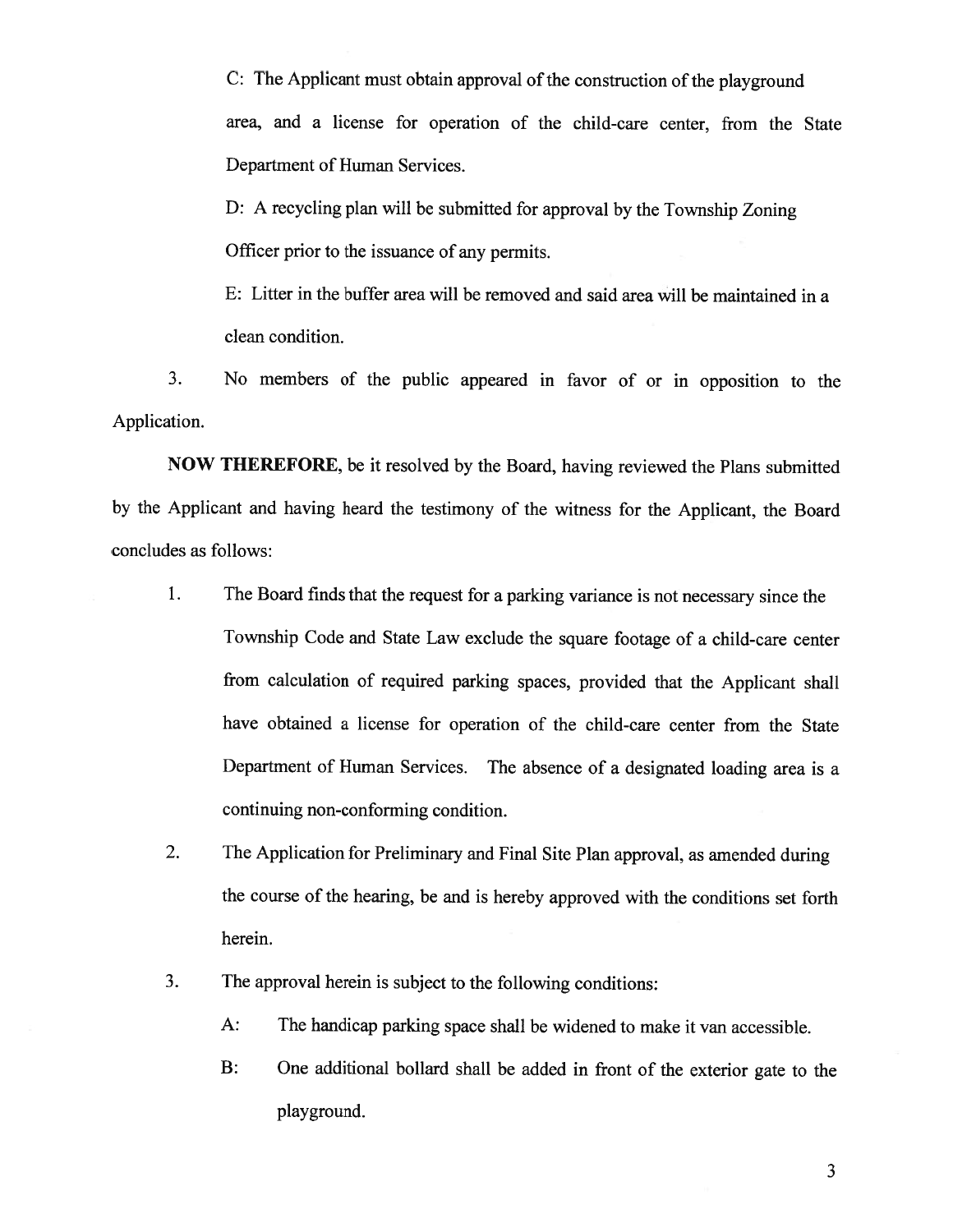- C: Parking to the south of the left front corner of the building shall be revised to provide for angled parking so that <sup>a</sup> 24-foot aisle width shall be maintained.
- D: Additional plantings shall be added to the buffer area between the <sup>p</sup>layground and adjacent property to provide sufficient screening.
- E: Use of the <sup>p</sup>layground shall be limited to daylight hours and for no more than one hour per day.
- F: <sup>A</sup> recycling <sup>p</sup>lan that meets the requirements of Chapter <sup>232</sup> of the Township Code shall be submitted for approval by the Township Zoning Officer.
- G: Existing litter in the buffer area is to be removed and the area shall be maintained in clean condition.
- H: The fence enclosing the <sup>p</sup>layground shall be maintained at <sup>6</sup> feet in height.
- I. The Applicant shall have obtained <sup>a</sup> license for operation of the child-care center from the State Department of Human Services.

4. The following of the Board's Model Conditions of Approval attached hereto are incorporated herein: Numbers 6, 8, 9, 11, 14.a and 18.

5. Condition <sup>I</sup> above is <sup>a</sup> condition precedent to this Resolution and the approvals contained herein becoming effective.

6. When this Resolution has become effective, the following Conditions must be satisfied and met before the issuance of any permits or the commencement of any construction work: Condition F. above and Model Conditions of Approval <sup>6</sup> and 11.

NOW THEREFORE, for the reasons set forth herein and as stated on the record by the Members of the Planning Board of the Township of Livingston, it is resolved that the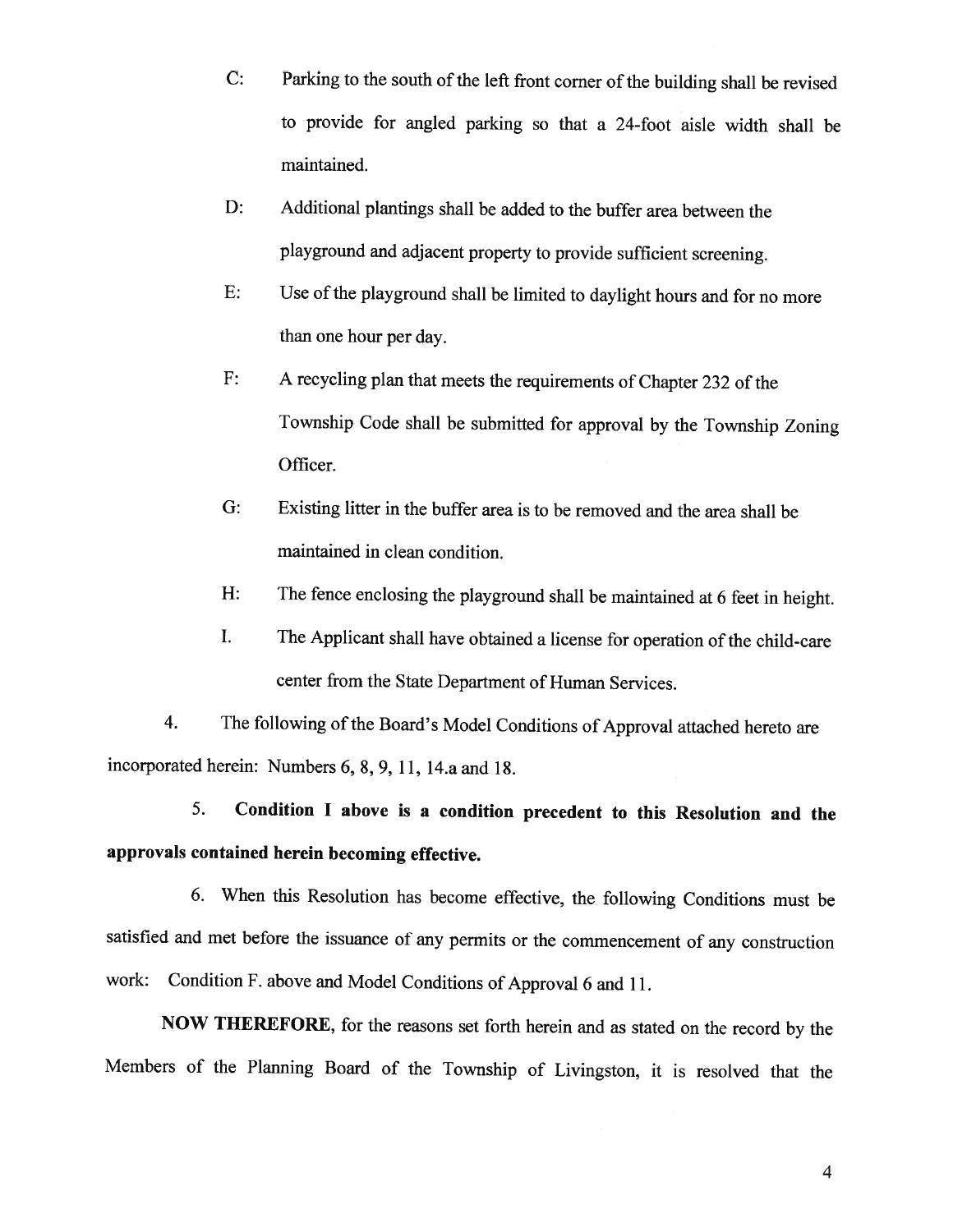Application for Preliminary and Final Site Plan approval be and is hereby granted and approved subject to the terms and conditions of this Resolution.

This Resolution is <sup>a</sup> memorialization of the decision of the Livingston Planning Board made on August 9, 2011, wherein Board Members Dinar, Meade, Leopold, Kimmel, Alternate No. <sup>1</sup> Ratner (for absent Member O'Neill), and Alternate No. <sup>2</sup> Anthony (for absent Member Kalishman), and Klein voted in accordance with the action memorialized herein; the remaining Members of the Board being absent from said hearing or not qualified to participate.

Peter M. Kiein, Chairman

<sup>I</sup> hereby certify this to be <sup>a</sup> true and accurate copy of the Resolution adopted by the Planning Board of the Township of Livingston on September 6, <sup>2011</sup> memorialing the decision of the Planning Board made on August 9, 2011.

Jackie Coombs-Hollis, Secretary

#### PLANNING BOARD, TOWNSHIP OF LIVINGSTON

Model Conditions of Approval (As Amended through March 15, 2011)

Every application turns on its own facts and is judged on its own merits. Listed below are models of conditions which may be considered "standard". <sup>A</sup> standard can be tailored to specific circumstances, and may not always apply. Other or additional conditions may be tailored for any application.

#### 1. Architecture

a. Rooftop ancillary structures and equipment shall be screened by material compatible with the exterior finish of the building and matching the exterior color of the building as closely as possible.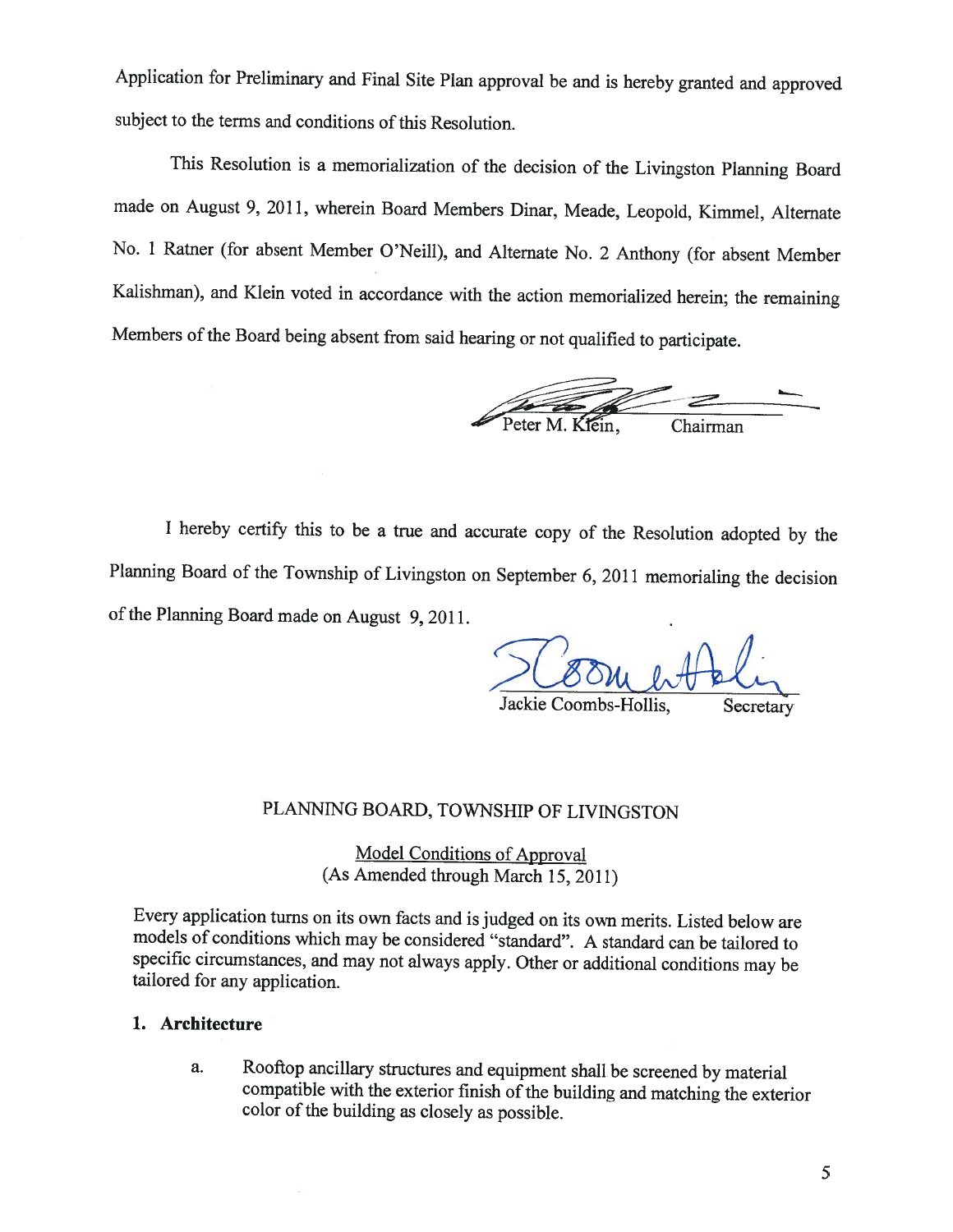b. Enclosures of trash bins, recycling bins or dumpsters shall be of the same type of materials and the same color as the exterior finish of the building.

# 2. Blasting

In the event that blasting be necessary on the Site, the following conditions shall apply in addition to all requirements of federal law or regulations:

- a. All blasting operations shall be performed in strict compliance with N.J.S.A. 21:1A-128 et seq. and N.J.A.C. 12:190-1.1 et seq., or superseding requirements.
- b. <sup>A</sup> pre-blast inspection of all structures on all properties adjacent to the Site or within <sup>200</sup> feet of the blasting (whichever is the greater distance) shall be conducted at Applicant's expense.
- c. Blasting shall occur only between 10:00 a.m. and 3:00 p.m. on Monday through Friday. Blasting during other hours may be permitted, temporarily, by the Township Engineer upon his finding that <sup>a</sup> condition constituting an emergency exists and necessitates such permission.
- d. Applicant shall coordinate all blasting with the Livingston Police and Fire Departments. If traffic control is required, it shall be provided at Applicant's expense.
- e. Applicant shall <sup>g</sup>ive the Township Engineer, the Chief of Police, the Fire Chief, and all owners of structures required to be inspected under "b" above, written notice of scheduled blasting operations to be received not less than <sup>20</sup> days, nor more than <sup>40</sup> days, prior to their commencement. If scheduled blasting operations are delayed or suspended they shall not be resumed until new notice has been <sup>g</sup>iven and received. All notices shall include the name and telephone number of Applicant's representative for purposes of receiving and responding to questions and comments.
- f. These conditions do not supersede any requirements of law or regulation that are more strict or restrictive.

## 3. Cleanliness

- a. At the close of each work day the Site shall be thoroughly cleaned and all trash and construction debris, including that within buildings under construction, shall be <sup>p</sup>laced in covered dumpsters which shall be removed from the Site, and replaced, before they overflow.
- b. Not less often than weekly, and whenever else required by the Construction Official or the Township Engineer, the public streets adjacent to the Site, and within <sup>500</sup> feet of the Site, shall be manually or mechanically broom swept to remove dirt, mud or debris originating from the Site.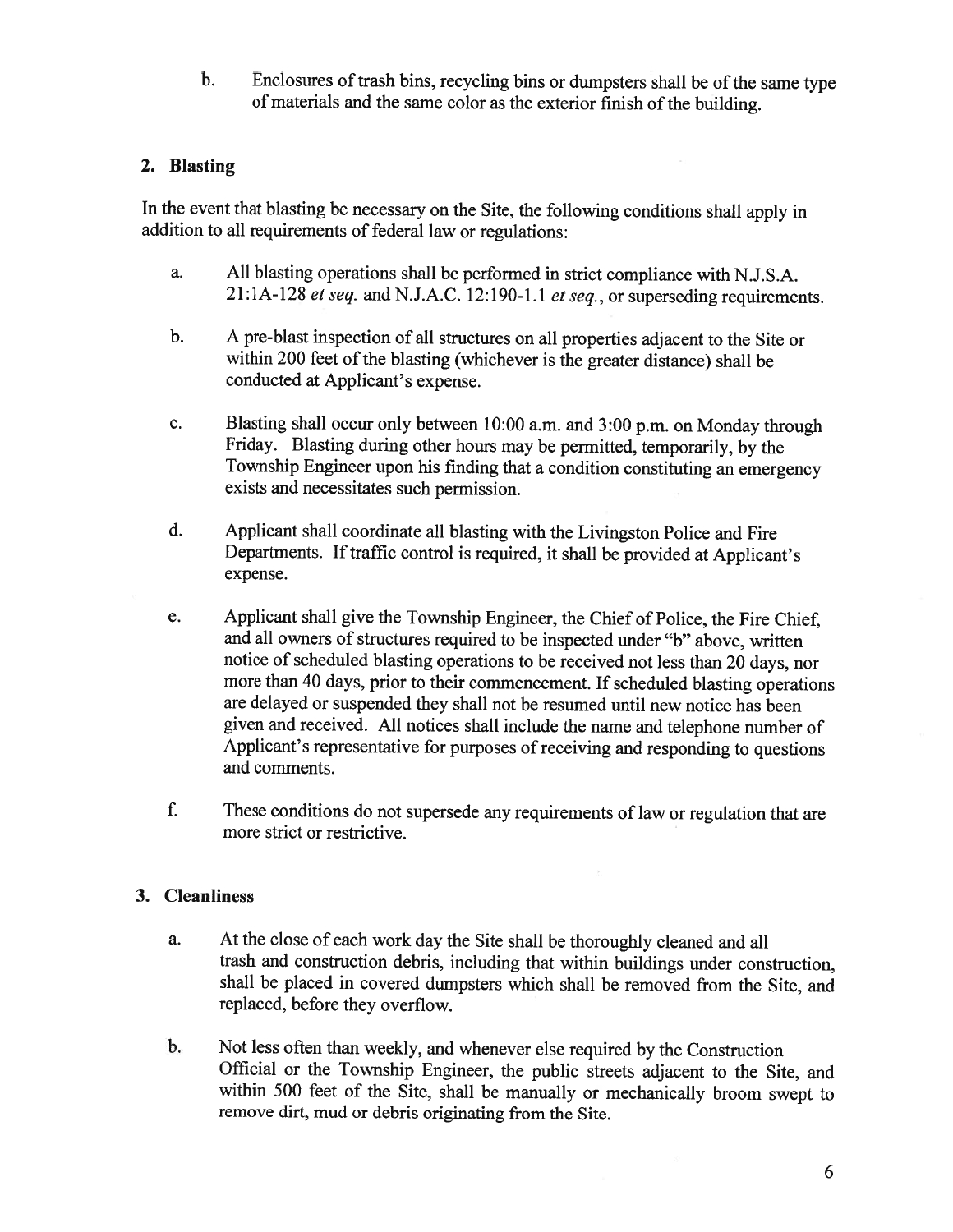c. Dust suppression methods acceptable to the Construction Official and the Township Engineer shall be utilized on the Site.

# 4. Deeds & Easements

All deeds, easements, dedications or restrictions required by this approva<sup>l</sup> shall be subject to review and approva<sup>l</sup> by the Board Attorney prior to signing and filing for recordation.

# 5. Detention Basins

- a. Stormwater managemen<sup>t</sup> basins shall be established on lots created for that purpose only. No structures that are not an approved part of the stormwater managemen<sup>t</sup> system shall be erected on any such lot.
- b. If the approval of the Application calls for title to such a lot to be transferred to the Township; at such time as the Township accepts any new streets or roads on the Site, title to the lot shall be conveye<sup>d</sup> to the Township provided that the Township Engineer is then satisfied that the basin has been constructed in full compliance with all applicable requirements. The deed conveying such title shall be subject to prior approva<sup>l</sup> by both the Board Attorney and the Township Attorney.
- c. <sup>A</sup> maintenance <sup>p</sup>lan (as well as any future revisions) meeting the requirements of the Residential Site Improvement Standards or the Township's Stormwater Control Ordinance, or both, as applicable, shall be prepare<sup>d</sup> by Applicant in terms receiving the approva<sup>l</sup> of the Township Engineer. Unless maintenance is assumed by the Township or <sup>a</sup> public agency as its direct responsibility, the maintenance plan and any future revisions shall be recorded upon the deed of record for the property in terms approved in advance by both the Board Attorney and the Township Attorney.

## 6. Final Plans

Prior to the issuance of any Township permit for demolition of any structure, preparation of the Site, or construction of any improvement:

- a. The full text of all of the conditions of this approval, and all plan changes agreed to in the course of the hearing, shall be set out on final <sup>p</sup>lans submitted to the Construction Official, the Township Engineer and the Board Secretary; and
- b. Such final <sup>p</sup>lans shall have been reviewed by the Board Secretary or the Board's Planning Consultant for determination of whether the <sup>p</sup>lans conform to the Board's approvals and shall then have been signed by the Board Chairman, the Board Secretary and the Township Engineer.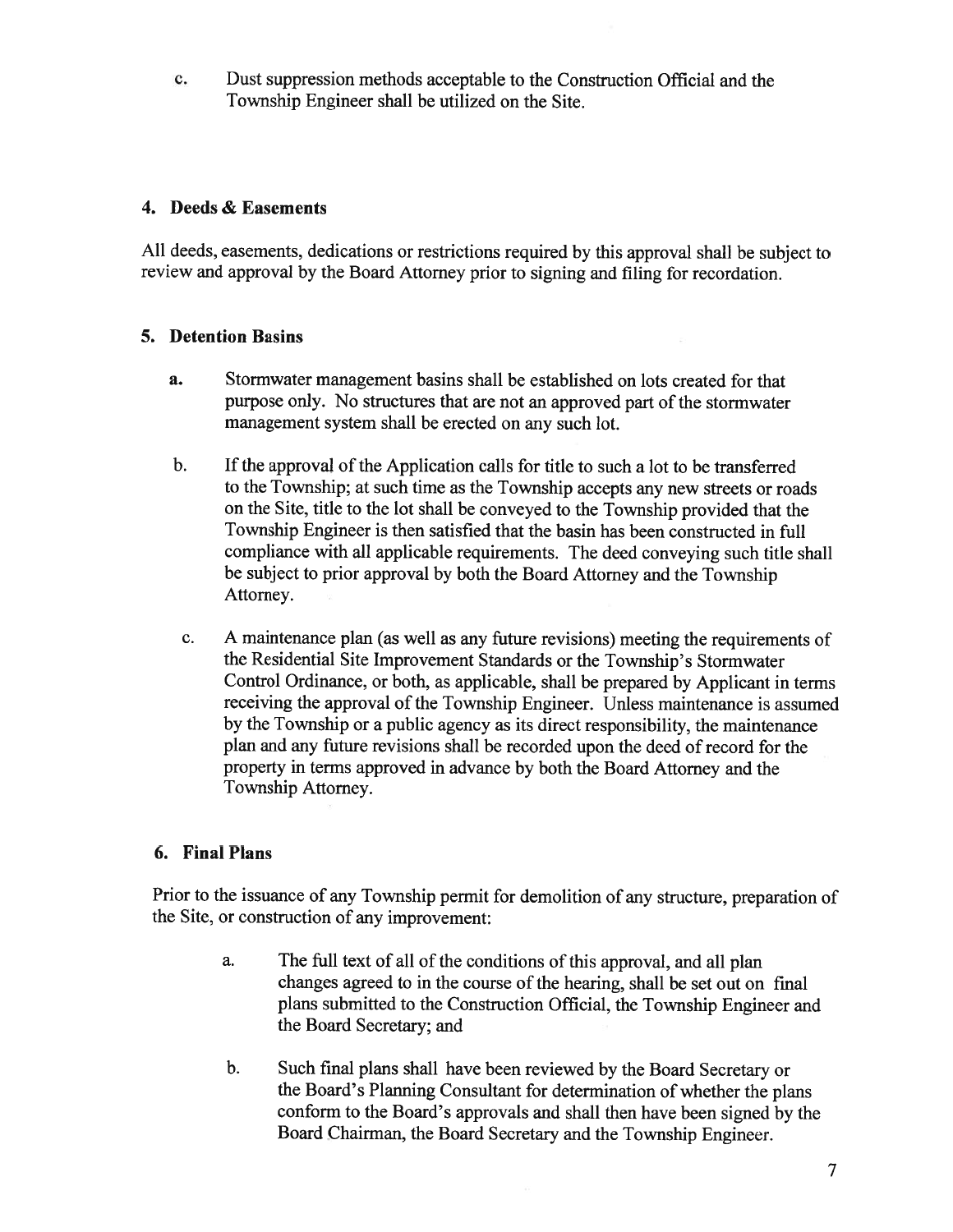### 7. Flood Hazards

- a. Insert on the final site <sup>p</sup>lan and/or subdivision map <sup>a</sup> metes and bounds description of all flood hazard areas located on the Site.
- b. Insert in all deeds for individual lots that contain or are adjacent to flood hazard areas, and on the preliminary and final subdivision maps or <sup>p</sup>lats, the following covenant: "The lands designated herein contain flood hazard areas. There shall be no disturbance of any kind as to any flood hazard area unless permitted by N.J.D.E.P. pursuant to the Flood Hazard Control Act, N.J.S.A. 58:16A-50 *et. seq.* or superseding requirements."

### 8. Guarantees

- a. The approval of this Application is subject to the posting of any and all required performance guarantees, soil erosion and sediment control approvals, and any other requirements of Township ordinances prior to the commencement of site preparation or construction.
- b. This approval is also conditioned upon the Applicant providing, prior to issuance of the first certificate of occupancy, <sup>a</sup> performance guarantee for any aspects of the approved landscaping or fencing that has not been completed by the time of issuance of such certificate.

## 9. Landscaping & Environmental Protection

- a. All deciduous trees <sup>p</sup>lanted shall have <sup>a</sup> caliper of not less than 2.5 inches measured at <sup>a</sup> height of 4.0 feet above the root ball. All evergreen trees <sup>p</sup>lanted shall have <sup>a</sup> height of 6.0 to 8.0 feet.
- b. Street shade trees shall be <sup>p</sup>lanted in front yards and outside the right-ofway and shall not be included in the calculation of replacement trees required by the Trees Ordinance.
- c. Any tree or other <sup>p</sup>lanting installed in accordance with the <sup>p</sup>lans which dies shall be replaced, within the current or next <sup>p</sup>lanting season, in kind and at the same size as it had reached at the time of death; except that if it died more than three years after <sup>p</sup>lanting its replacement need not be larger than the size it had reached three years after <sup>p</sup>lanting. The same replacement requirements shall apply to <sup>a</sup> tree or other <sup>p</sup>lanting removed because of damage or disease.
- d. No tree existing on the Site at the time of filing of the application shall be removed except as identified for removal on an approved <sup>p</sup>lan. Every existing tree to be preserved shall be tagged and shall be shown on the Site Plan or Subdivision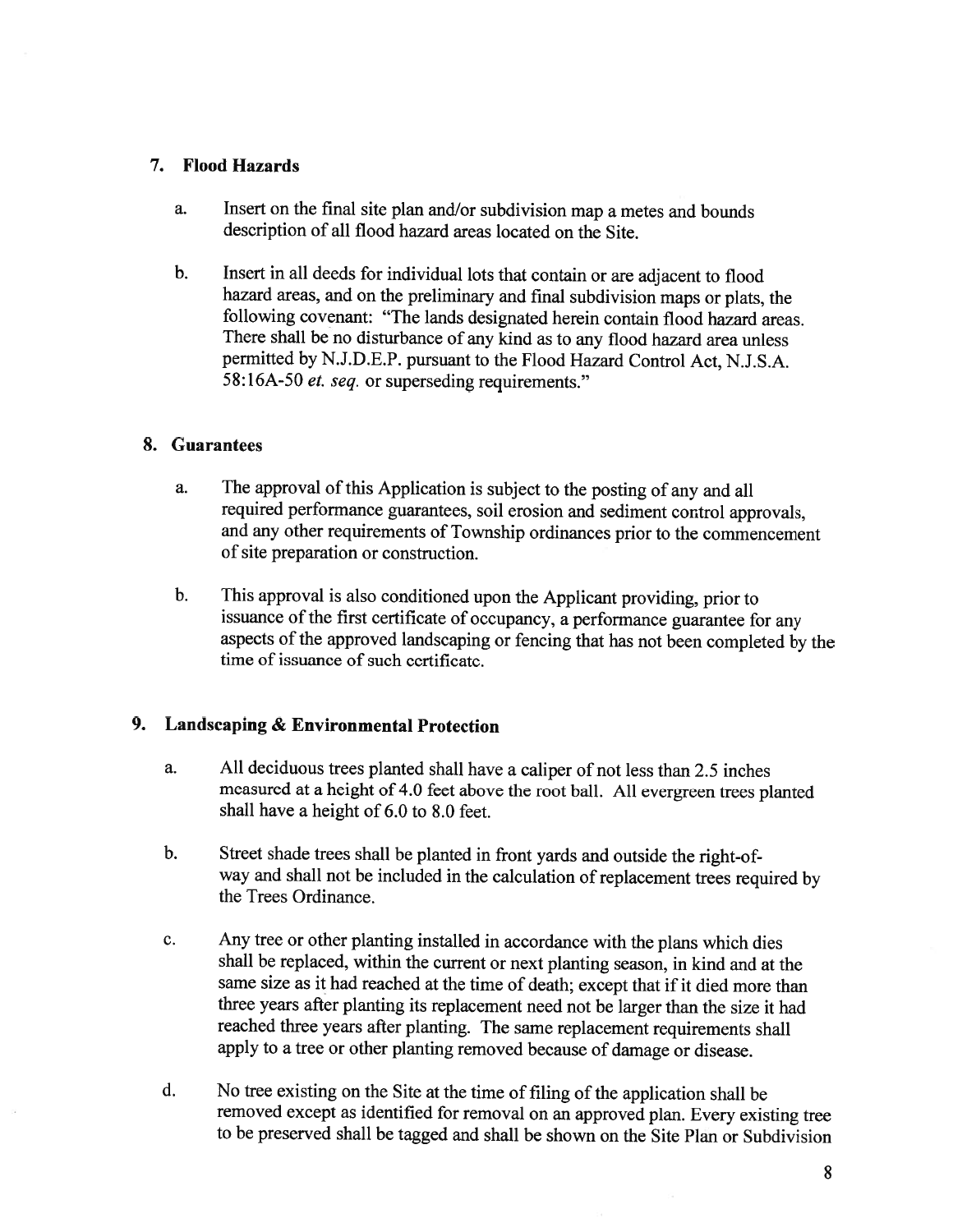Plan. During site preparation and during construction, each such tree shall be protected by snow fencing or <sup>a</sup> more substantial means approve<sup>d</sup> by the Construction Official. No soils, excavated materials, or any construction equipment or building materials, shall be stored or operated within <sup>a</sup> root protection zone that shall be the greater distance of (i) the crown drip line, or (ii) <sup>a</sup> distance equa<sup>l</sup> to caliper multiplied by one (1) foot, (but never less than eight (8) feet from the trunk of <sup>a</sup> tree to be preserved), or anywhere else where such soil or materials can adversely affect the health of trees to be preserved. All work done within the root protection zone shall be accomplished with hand tools.

- e. The grade of land located within the root protection zone shall not be raised or lowered more than three (3) inches unless compensated for by welling or retaining wall methods; but in no event shall welling or retaining walls be installed less than eight (8) feet from the trunk of <sup>a</sup> tree.
- f. During site preparation or construction, no fuel storage, and no refueling, maintenance, repair or washdown of construction equipment, shall occur within fifty (50) feet of any tree to be preserved.
- g. Any provision of the Trees Ordinance,  $\S$  170-53 et seq. of the Code of the Township of Livingston, that establishes <sup>a</sup> higher or more restrictive standard or requirement shall control.
- h. No mulch shall be placed, or allowed to accumulate, within six inches of the trunk of any tree or shrub <sup>p</sup>lanted on the Site in compliance with this resolution. Mulch shall not be applied, or allowed to accumulate, elsewhere within the drip line of the tree or shrub to <sup>a</sup> depth in excess of four inches.

#### 10. Noise

- a. No site preparation, demolition or construction activity shall be performed on the Site on Sundays, or before 7:30 a.m. or after 5:00 p.m. on weekdays, or before 9:00 a.m. or after 5:00 p.m. on Saturdays or federal holidays.
- b. All vehicles and motorized machinery operated on the Site shall be equipped with properly operating mufflers.
- c. No site preparation, demolition or construction activity (other than authorized blasting) shall produce, at the property line, (i) continuous airborne sound at <sup>a</sup> sound level in excess of 65 dBA, or which has an octave band sound pressure level in decibels which exceeds the standards provided in 32 N.J.R. 2230 et. seq., or (ii) impulsive sound in air which has <sup>a</sup> pea<sup>k</sup> sound pressure level in excess of <sup>80</sup> decibels, or (iii) impulsive sound in air which repeats more than four times in any hour and has <sup>a</sup> pea<sup>k</sup> sound pressure level in excess of <sup>50</sup> decibels.
- d. Relief from these noise conditions may be permitted, temporarily, by the Township Engineer upon his finding that <sup>a</sup> circumstance constituting an emergency exists and necessitates such permission.

9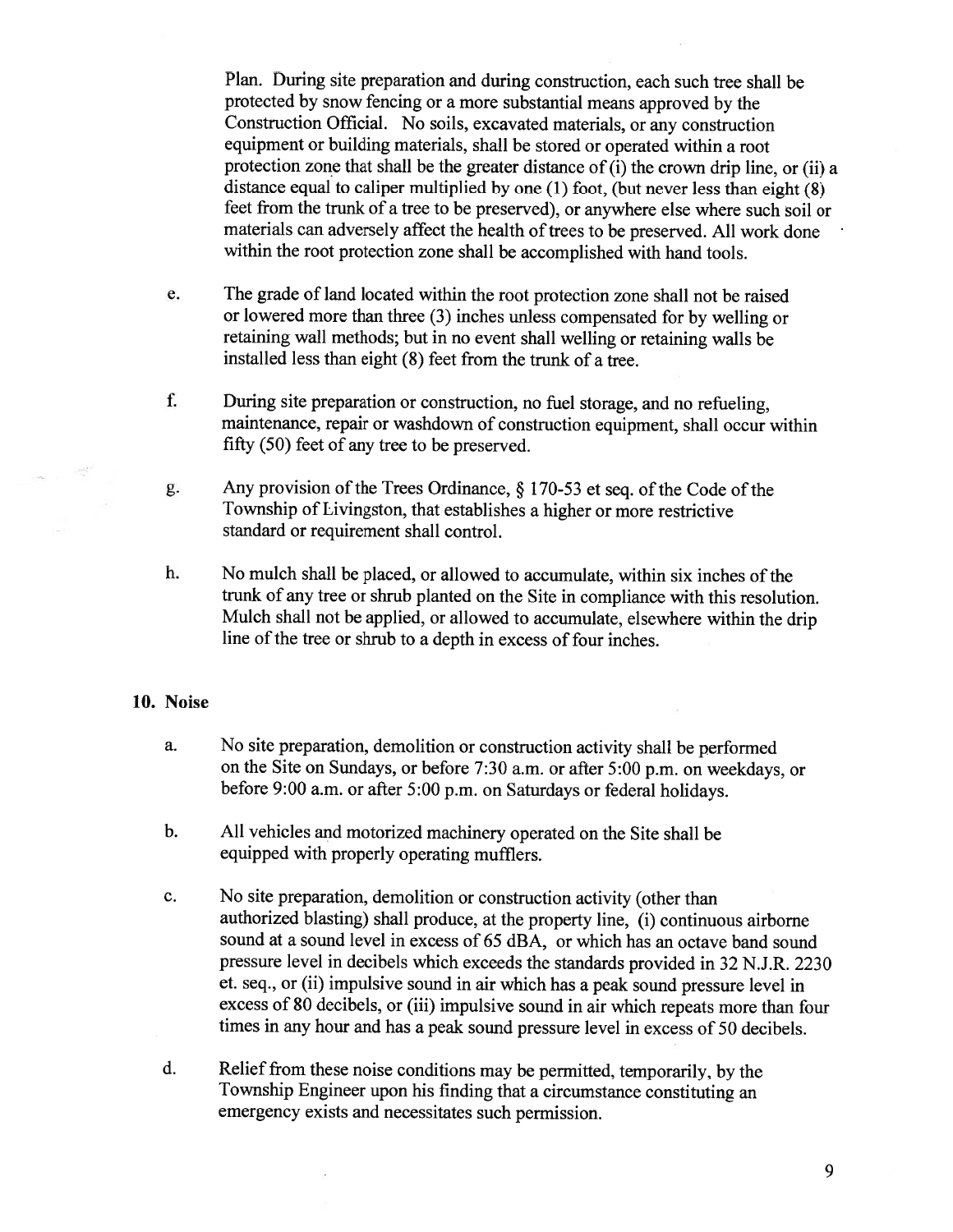## 11. Other Governmental Approvals

- a. Applicant shall comply with all applicable Federal, State and local laws and regulations and obtain any other governmental approvals required for implementation of this application as approved. If any other governmental agency or authority grants <sup>a</sup> waiver of or variance from any law, rule or regulation, or imposes any condition or requirement, which affects this approval or any of the conditions contained herein, then this Board shall have the right to review such action as it relates to this Board's approval or conditions and to modify, amend or revoke its approval and/or conditions.
- b. No Township permit for demolition of any structure, preparation of the Site or construction of any improvement shall be issued until proof of request for such approvals, and any action thereupon, shall have been presented to the Construction Official and the Board Secretary by the Applicant.

## 12. Paving and Sidewalks

- a. Applicant shall install the top course of street paying:
	- (1) For residential development not later than the earlier <sup>o</sup> three (3) years after the issuance of the first certificate of occupancy or three (3) months after fifty percent (50%) of residential units have received certificates of occupancy.
	- (2) For non-residential or mixed-use development, prior to issuance of the first certificate of occupancy.
- b. All manholes, catch basins, and driveway curbs shall be ramped until the top course of street paving has been installed.
- c. All sidewalks shall be constructed of concrete or of non-asphalt payers and shall be not less than four feet wide in <sup>a</sup> residence district or five feet wide in the Business Improvement District. Existing sidewalks that do not meet prior Township Code requirements shall be replaced to the standard for the new sidewalks.

### 13. Signs

The Board shall retain jurisdiction over any and all signs until the final certificate of occupancy has been issued.

# 14. Traffic and Parking Enforcement

a. The Applicant shall comply with State law and applicable Township